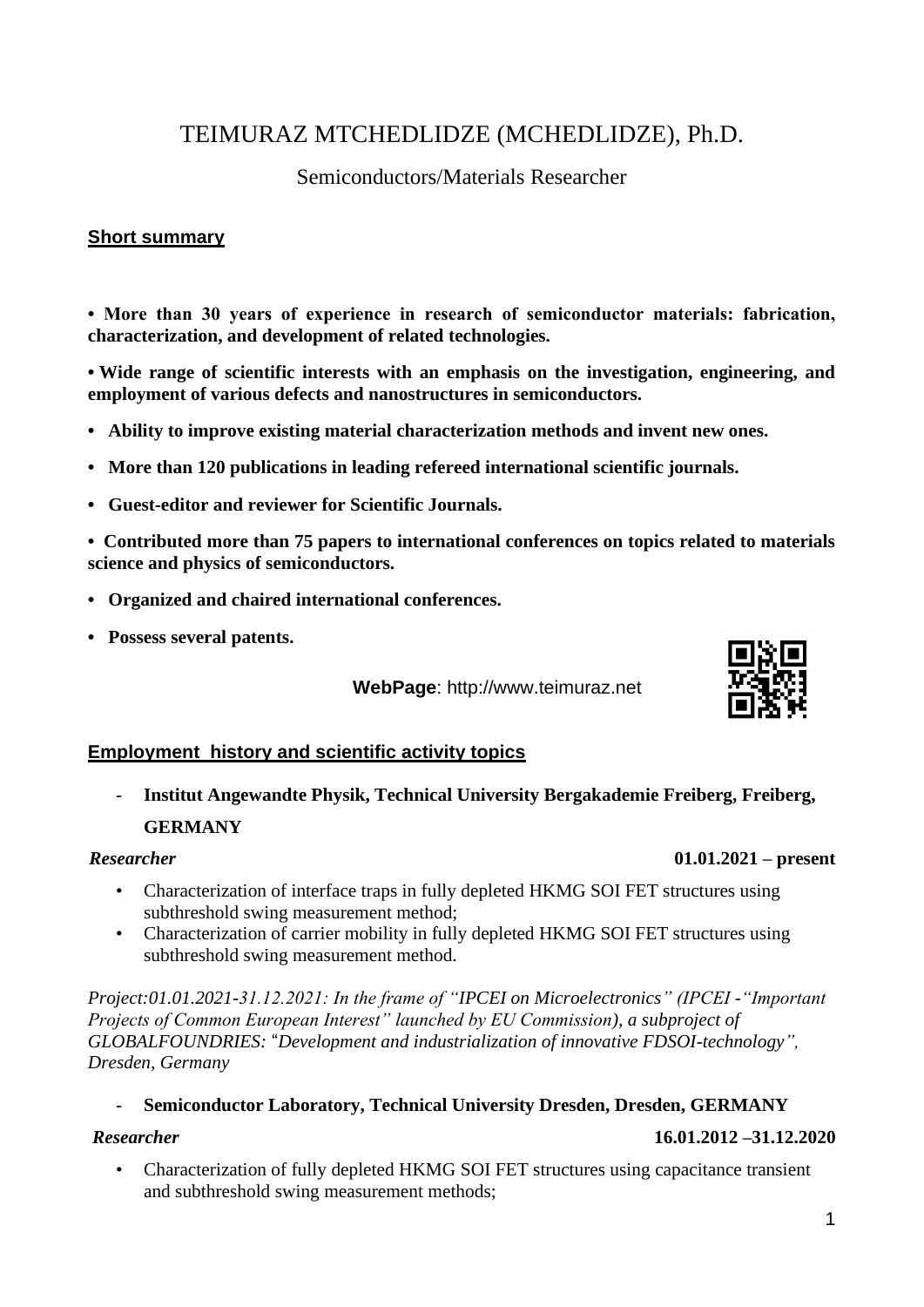- Capacitance transient spectroscopy measurements on high-k metal gate field effect transistors fabricated using 28nm technology node;
- Solar cell degradation induced by light and elevated temperatures;
- Light- and current-induced degradation of solar cells;
- Near-Junction volume defects in Si solar cells;
- Capability of deep level transient spectroscopy for characterizing multi-crystalline silicon;
- Iron-related defects in solar cells;
- Simulation of PV-cell fabrication processes and thermal budget;
- Characterization of mono- and multi-crystalline Si wafers after PV-cell fabrication processes;
- Development and perfection of PV-material characterization technique.

*Project(s):01.06.2018-31.12.2020: In the frame of "IPCEI on Microelectronics" (IPCEI - "Important Projects of Common European Interest" launched by EU Commission), a subproject of GLOBALFOUNDRIES:* "*Development and industrialization of innovative FDSOI-technology", Dresden, Germany*

*2014-2018: GLOBALFOUNDRIES Project "Zeus", HKMG FET 28nm Stacks, Germany. 2012- 2013: BMBF project No. 03SF0398E: "xμ- Materials", Germany.*

*Publications in international refereed journals: 18 manuscripts.*

*Supervision: 6 M.S. works, 4 B.S. work, 4 Practicum.*

*Teaching: Practicum in DLTS spectroscopy; Summer school on Physics (Batumi, Georgia, 2014). PV practicum in TU Dresden (2015-2017).*

## - **Joint Laboratory** IHP/BTU**, Brandenburg Technical University, Cottbus, GERMANY**

## *Researcher* **01.05.2005 –31.12.2011**

- Light-induced Solid Phase Crystallization of thin Si films and nano-structures;
- Characterization of CuInSe thin films for photovoltaic (PV) applications;
- Properties of Crystal Silicon on Glass films for PV and development of related technology;
- Characterization and development of Si PV materials (mc-Si, thin films, 3rd generation materials);
- Si based light emitting devices, Si photonics;
- Si wafer direct bonding, regular dislocation networks;
- Defect control and defect engineering for photonic and PV applications;
- Band structure engineering in Si for photonic and PV applications;
- Properties of agglomerates of intrinsic defects in silicon;
- Iron-phosphorus complexes in Si and gettering mechanisms for PV applications.

*Project(s): 2009-2010: BMBF project No. 13N9734: "SiliconLight, Germany.*

*2010-2011: The European FP7 project "HIGHEF", contract number 213303, EU. 2008-2012: BMBF project No. 03SF0352: "SINOVA", Germany.* 

*2005-2008: BMBF project No. 03SF0308: "Band structure design", Germany.*

*Publications in international refereed journals: 36 manuscripts.*

*Supervision: 2 Ph.D. works, 3 M.S. works, 5 B.S. works, 3 Practicum.*

*Teaching: Lecture curses: "Spectroscopic methods in Semiconductors" and "Spin-resonance spectroscopy".*

*Patents: Three patents filed*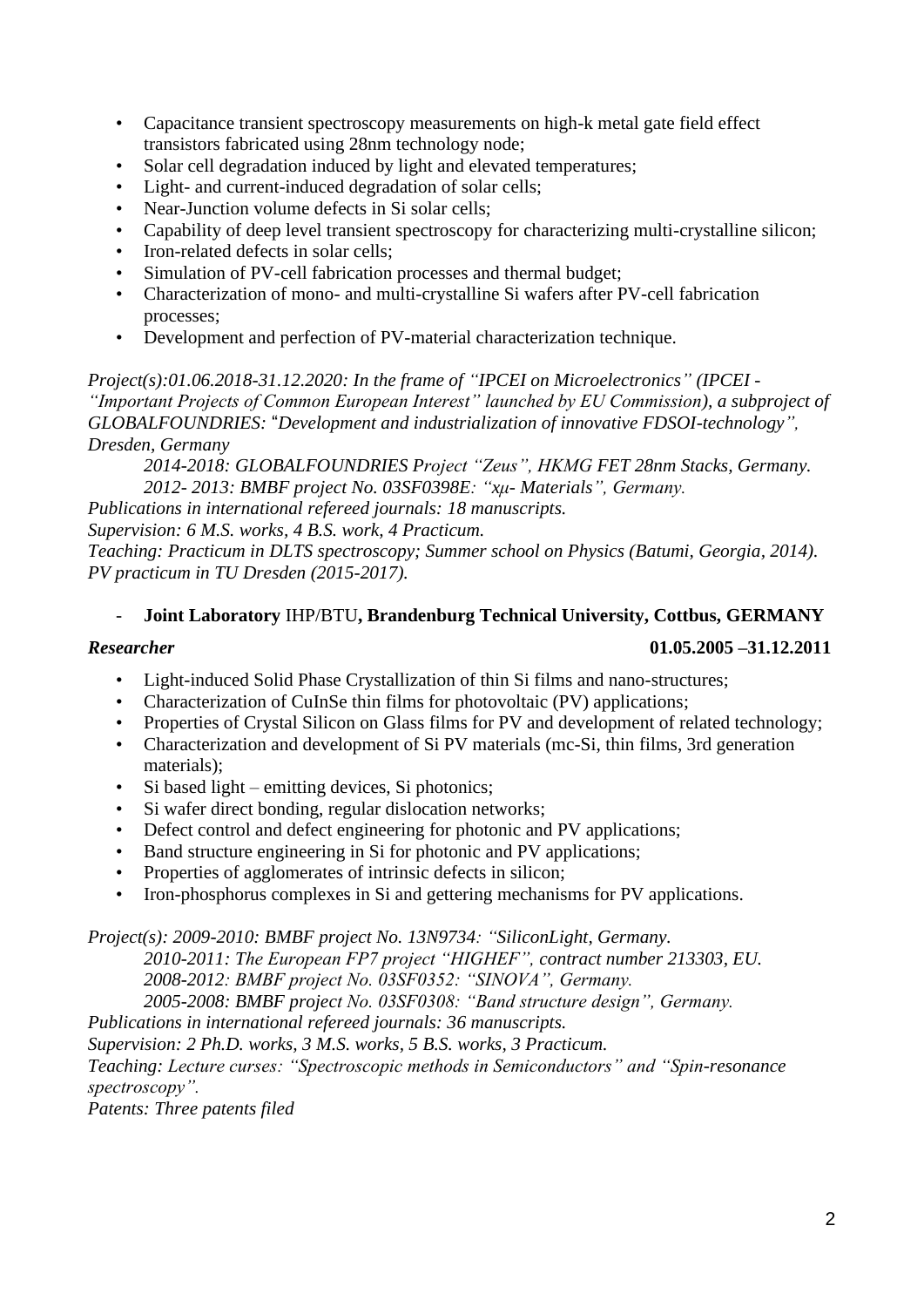## - **[Institute for Physics and Measurement Technology,](http://www.ifm.liu.se/) Linkoping University, SWEDEN**

## *Visiting Researcher* **2004 -2005**

• Investigation of defects and band structure in dilute nitrides by means of optically detected spin resonance, cyclotron resonance and optical spectroscopy methods.

*Supervision: Ph.D. works, M.S. works*

*Publications in international refereed journals: 5 manuscripts.*

## - **[Institute for Materials Research,](http://www.tohoku.ac.jp/) Tohoku University, Sendai, JAPAN**

## *Research Associate* **2000 -2004**

- Clusters of self-interstitials in silicon, nanostructures;
- Investigation of defects in silicon samples, which represent a model for the contemporary "device area" of silicon wafers;
- Investigation of interaction between platinum and hydrogen in silicon crystals Investigation of hydrogen-related defects in silicon;
- Investigation of iron-related complexes in silicon crystals;
- Spin resonance methods in materials studies.

*Publications in international refereed journals: 22 manuscripts. Supervision: 2 Ph.D. works, 1M.S. works, 1 B.S. works, 5 Practicum. Teaching: Lecture curses: "Spectroscopic methods in Semiconductors"* 

## - **[Komatsu Electronic Metals Co., Ltd.](http://www.komatsu.com/el/index.htm), Silicon wafer producer, Hiratsuka, JAPAN**

## *Engineer of R&D Centre, Device Group Manager* **1995-2000**

- Developed new measurement sequence (hardware and software) for gate oxide integrity (GOI) evaluation in the time-zero dielectric breakdown mode;
- Developed new measurement sequences for the GOI evaluation of silicon wafers in the TZDB and TDDB modes;
- Developed software for classification of wafering process damage;
- Investigated and developed new methods for evaluation of defects and their properties in silicon wafers using leakage current of simple device structures (patent received);
- Investigated and developed new methods for characterization of gate oxide degradation process under current stress, including low electrical field behaviour characterization, repeated scan characterization, carrier trap creation analysis, etc;
- Developed new method for investigation of iron gettering processes in Si wafers (patent obtained);
- Investigated electrical activity of oxide precipitates;
- Improved quality of buried oxide layer for silicon-on-isolator (SIMOX) wafer fabrication (patent received).
- Investigated electrical properties of Cz-grown SiGe systems.

*Publications in international refereed journals: 11 manuscripts. Supervision: Practicum for group members. Patents: Four patents filed*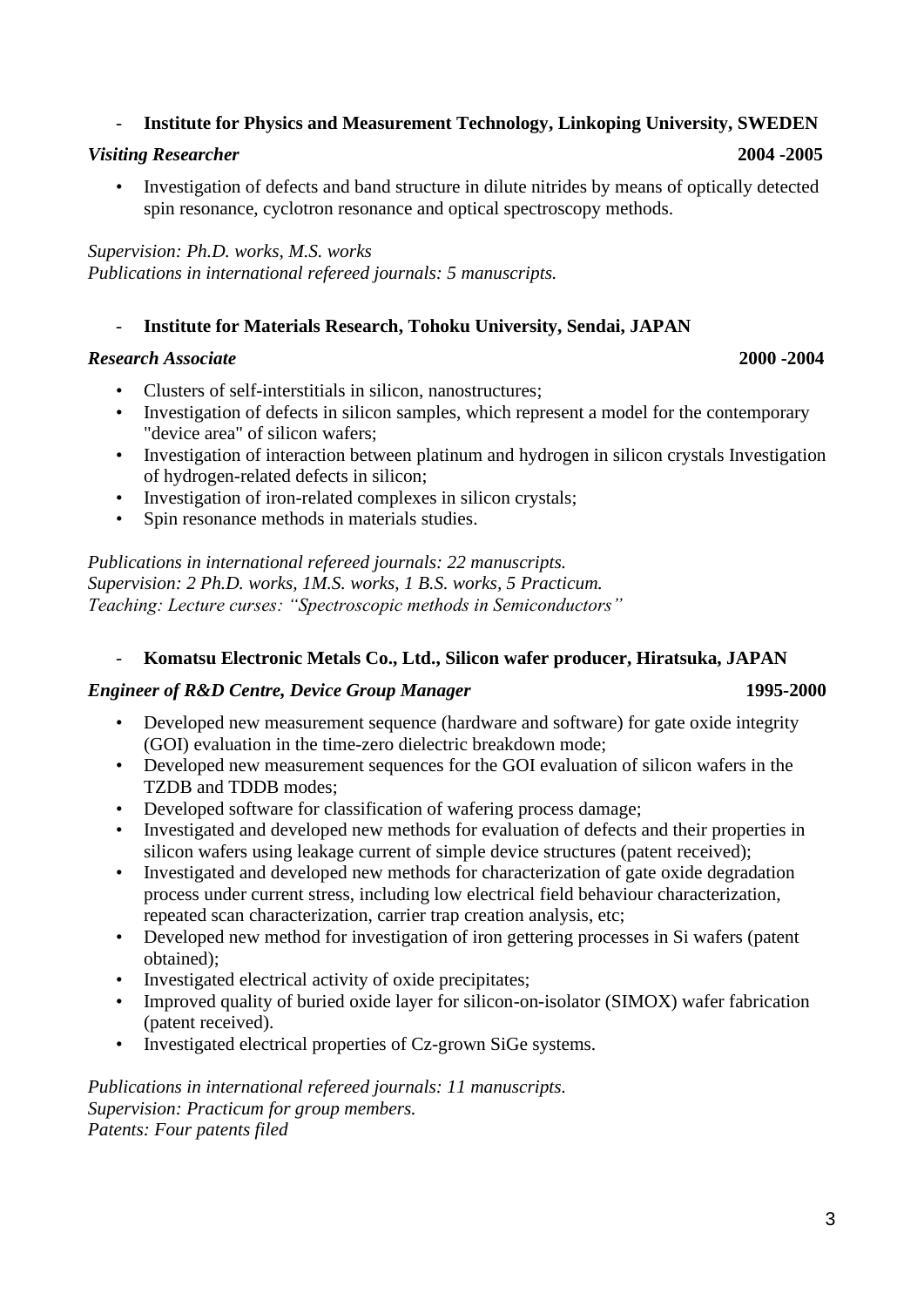# - **[Institute for Materials Research, Tohoku University,](http://www.tohoku.ac.jp/) Sendai, JAPAN**

# *Post-Doctoral Research Associate* **1994-1995**

- Investigated electrical activity of rod-like defects in Cz-Si;
- Detected and investigated electric-dipole resonance signal from rod-like defects in Cz-Si;
- Investigated influence of metallic impurities on oxygen precipitation in Cz-grown silicon crystals.

# *Ph.D. Fellow of Japanese Society for Promotion of Science* **1991-1992**

- Investigated growth process, infrared, electrical and mechanical properties of SiGe systems;
- Investigated hydrogen-related defects in Si crystals;
- Investigated surface and subsurface damage of Si wafers polished with diamond tool in ductile mode.

# *Publications in international refereed journals: 7 manuscripts.*

- **[Institute for Solid State Physics,](http://www.issp.ac.ru/ISSP.en.html) Chernogolovka, Moscow District, Russia** 

# *Trainee Researcher, Ph.D. student, Researcher* **1985-1994**

- Investigated properties of heavily deformed silicon crystals;
- Investigated physics of one-dimensional electric-dipole spin-resonance (EDSR) in semiconductors;
- Investigated properties of various types of dislocations in silicon;
- Investigated microwave absorption peculiarities in high TC superconductors;
- Investigated electric-dipole spin resonance (EDSR or combined resonance) in onedimensional systems.

*Publications in international refereed journals: 13 manuscripts.*

# - **[Tbilisi State University,](http://www.tsu.viam.hepi.edu.ge/) Physics Department, Tbilisi, Republic of Georgia**

# *Engineer* **1980-1985**

- Performed comparison of different ion sources for mass-spectrometric analyses;
- Improved mass-spectrometric method with laser-ion source for elemental analysis.

*Publications in international refereed journals: 5 manuscripts.*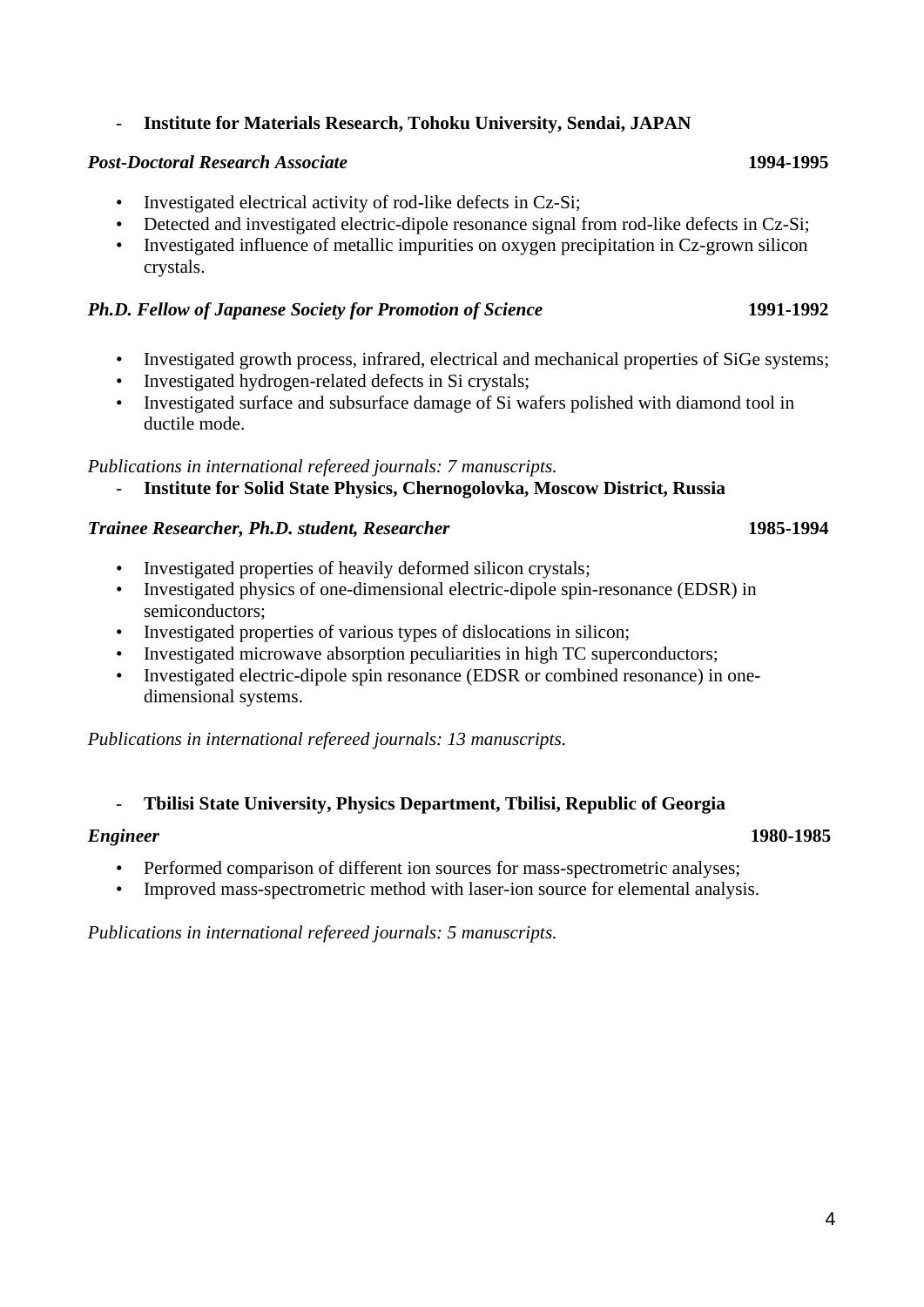## **Education**

### **[Institute for Solid State Physics,](http://www.issp.ac.ru/ISSP.en.html) Chernogolovka, Moscow District, Russia**

*Trainee Researcher, Ph.D. Physics* **1985-1988** 

Ph.D. in Physics and Mathematics (1989)

Ph.D. thesis title: "Electric Dipole Spin Resonance on Dislocations in Silicon."

## **[Tbilisi State University, Department of Physics,](http://www.tsu.viam.hepi.edu.ge/) Tbilisi, Republic of Georgia**

### *Diploma in Physics* **1975-1980**

Diploma thesis (1980): "Laser and Spark Ion Source Mass-Spectrometry."

## **Invited talks at international scientific conferences and meetings:**

**1. 20 th International Conference on Defects in Semiconductors, ICDS-20**, July 1999, Boston, USA. Title: "Dependence of electrically detected magnetic resonance signal shape from iron contaminated silicon wafers on the thermal treatment of the samples."

**2. 2 nd Forum on "Silicon Materials and Technology"**, November 1999, Kizarazu, Japan. Title: "Iron gettering in Cz-Si: can spin-dependent recombination give new information?"

**3. 1 st International Symposium on Point Defects and Nonstoichiometry, ISPN-2003**, March 2003, Sendai, Japan. Title: "ESR signature of tetra-interstitial defect in silicon."

4. Forum on the Science and Technology of Silicon Materials 2003**, November 2003, Shonan Village Center, Kanagawa, Japan. Title: "Iron vacancy pair in Si: an ESR study."** 

**5. 13<sup>th</sup> meeting on Extended Defects in Semiconductors (EDS-2006), September 2006, Halle,** Germany. Title: "Rod-like defects in Silicon: signatures of distinct RLD structures detected by various measurement methods."

**6. 14 th International meeting on "Gettering and Defect Engineering in Semiconductors", GADEST-2011, September 2011, Loipersdorf, Austria.** Title: "Fast light-induced solid phase crystallization of nanometer thick silicon layers on quartz".

**7. 27th International Conference on Defects in Semiconductors, ICDS-27**, July 2013, Bologna, Italy. Title: "PL and DLTS measurements on PV materials and solar cells".

**8. 16 th International meeting on "Gettering and Defect Engineering in Semiconductors", GADEST-2015, September 2015, Bad Staffelstein, Germany.** Title: "Transient spectroscopy measurements on fabricated device structures".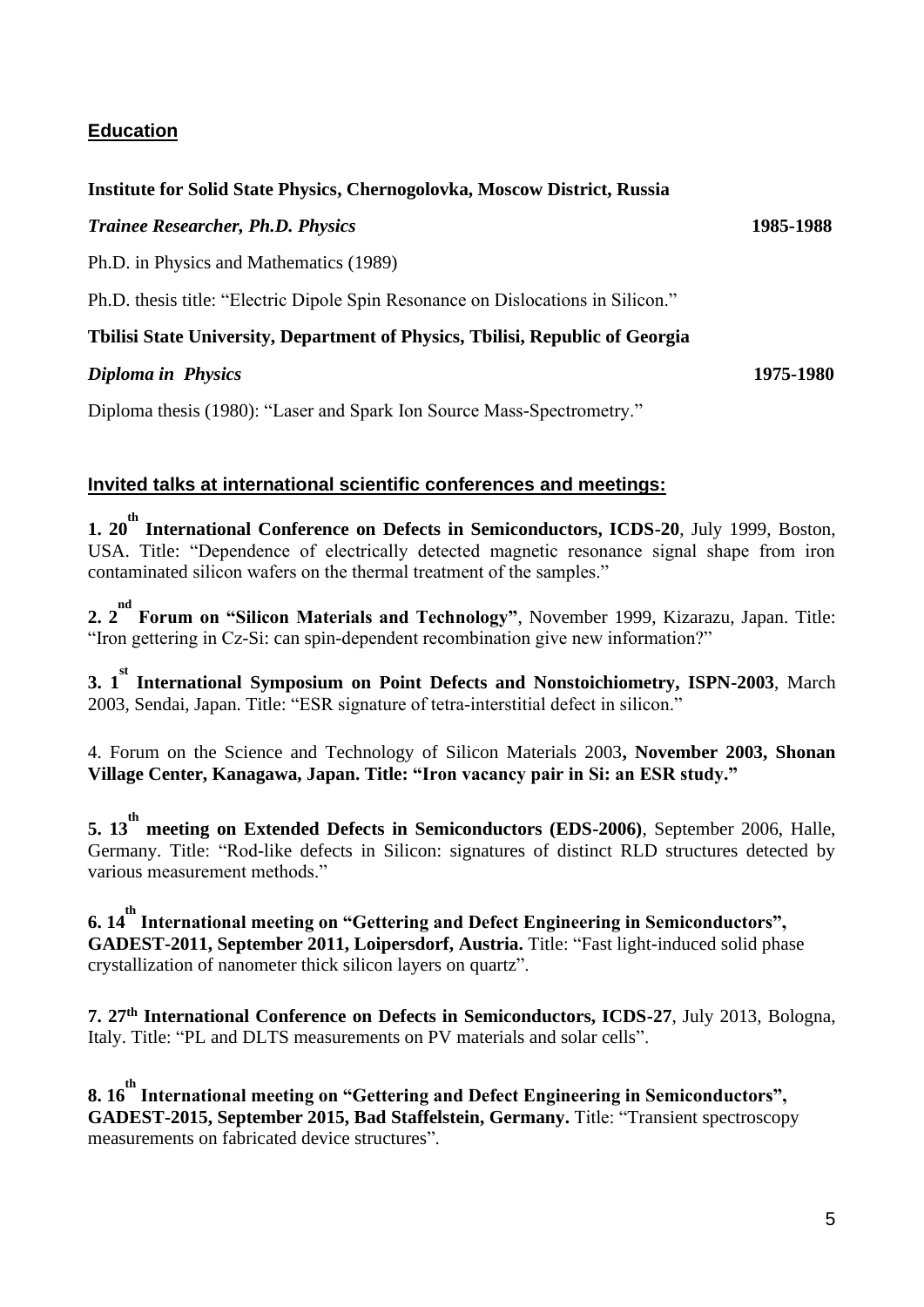## **Organizing and chairing of conferences:**

**17th international conference on Gettering and Defect Engineering in Semiconductor Technology – [GADEST 2017,](https://www.gadest2017.com/) Lopota resort, Georgia, 01-06 October 2017.**

## **Key publications**

**At present the full publication list contains more than 110 items. The list of publications with titles and abstracts could be downloaded at** https://www.teimuraz.net **from the "Resume" page.**

Mchedlidze T., et al., "Electric-dipole spin-resonance study on extended defects in Czochralskigrown silicon developed by thermal-treatment", Phys. Rev. B, Vol. 50, 1511 (1994).

Mchedlidze T. and Matsumoto K., "Electrically Detected Magnetic Resonance Signal from Iron Contaminated Czochralski Silicon Crystal", J. Appl. Phys., Vol. 83, 4042 (1998).

Mchedlidze T., Matsumoto K., and Asano E., "Electrical Activity of Defects Induced by Oxygen Precipitation in Czochralski-grown Silicon Wafers", Jpn. J. Appl. Phys., Part 1, Vol. 38, 3426 (1999).

Mchedlidze T. and Suezawa M., "Properties of an Iron-vacancy Pair in Silicon", Jpn. J. Appl. Phys., Part 1, 41, 7288 (2002).

Mchedlidze T. and Suesawa M., "Properties and formation mechanism of tetrainterstitial agglomerates in hydrogen-doped silicon", Phys. Rev. B, Vol. 70, 205203 (2004).

Mchedlidze T., et al., "Electric-dipole Spin-resonance Signals Related To Extended Interstitial Agglomerates In Silicon", J. Appl. Phys, Vol. 98, 043507 (2005).

Mchedlidze T., et al., "Influence of Electric Field on Spectral Positions of Dislocation-related Luminescence Peaks in Silicon: Stark Effect", Appl. Phys. Lett., Vol. 91, 201113 (2007).

Mchedlidze T., et al. "Light-induced solid-to-solid phase transformation in Si nanolayers of Si-SiO<sub>2</sub> multiple quantum wells", Phys. Rev. B, Vol. 77, 161304 (2008).

Mchedlidze T., et al., "Electroluminescence From P-i-n Structure Fabricated Using Crystalline Silicon on Glass Technology", J. Appl. Phys., Vol.105, 093107 (2009).

Mchedlidze T., et al., "Light Induced Solid-phase Crystallization of Si Nanolayers In Si/SiO2 Multiple Quantum Wells", J.Appl. Phys., Vol. 107, 124302 (2010).

Mchedlidze T. and Kittler M., "Investigation of defect states in heavily dislocated thin silicon films", J. Appl. Phys., Vol. 111, 053706 (2012).

Mchedlidze T., et al., "Capability of photoluminescence for characterization of multi-crystalline Silicon", J. Appl. Phys., Vol. 111, 073504 (2012).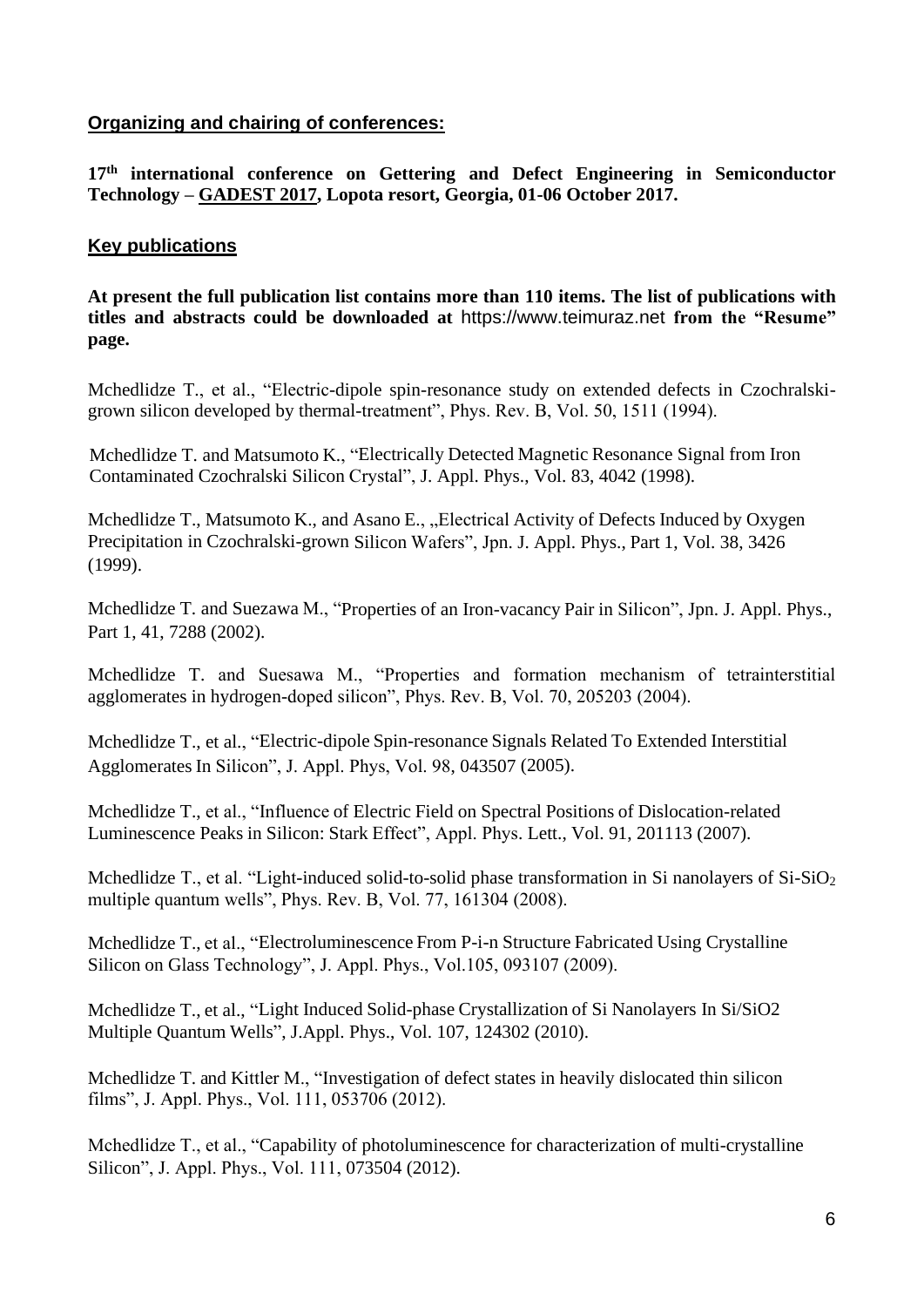Mchedlidze T., et. al., "Local detection of deep carrier traps in the pn-junction of silicon solar cells", Appl. Phys. Lett., Vol. 103, 013901 (2013).

Mchedlidze T. et al., "On the capability of deep level transient spectroscopy for characterizing multi-crystalline silicon", J. Appl. Phys., Vol. 115, 012006 (2014).

Mchedlidze T. and Weber J., "Radial distribution of iron in silicon crystals grown by Czochralski method from contaminated feedstock", Phys. Status Solidi RRL 8, 228 (2014).

Mchedlidze T. et al., "Evolution of iron-containing defects during processing of Si solar cells", J. Appl. Phys. Vol. 116, 245701 (2014).

Mchedlidze T. and Weber J., "Direct detection of carrier traps in Si solar cells after light-induced degradation", Phys. Status Solidi RRL Vol. 9, 108 (2015).

Mchedlidze T. and Weber J., "Location and properties of carrier traps in mc-Si solar cells subjected to degradation at elevated temperatures", Phys. Status Solidi A, Vol. 216, 19000142 (2019).

Mchedlidze T. and Erben E., "Characterization of Ultrathin Fully Depleted Silicon-on-Insulator Devices Using Subthreshold Slope Method," Phys. Stat. Sol A Vol. 217, 2000625 (2020).

## **Guest editor for Scientific Journals:**

- 1. Physica Status Solidi A, Vol. 214, Issue 7. Version of Record online: 6 JUL 2017 | DOI: 10.1002/pssa.201770137.
- 2. Physica Status Solidi C, Vol. 14, Issue 7. Special Issue: GADEST 2017 Gettering and Defect Engineering in Semiconductor Technology: October 1st to 6th, 2017, Lopota resort, Georgia. Version of Record online: 3 JUL 2017 | DOI: 10.1002/pssc.201770107.

## **Expert/referee for manuscripts submitted to international journals:**

- Journal of Electronic Materials (from 2017)
- Journal of Materials science (from 2013)
- Crystal Research and Technology (from 2012)
- Journal of Materials Engineering and Performance (from 2012)
- Thin Solid Films (from 2010)
- Solid State Phenomena (from 2008)
- Materials Science & Engineering B (from 2006)
- Physica Status Solidi (from 2005)
- Physical Review Letters (from 2003)
- Physical Review B (from 2000)
- Journal of Applied Physics (from 2000)